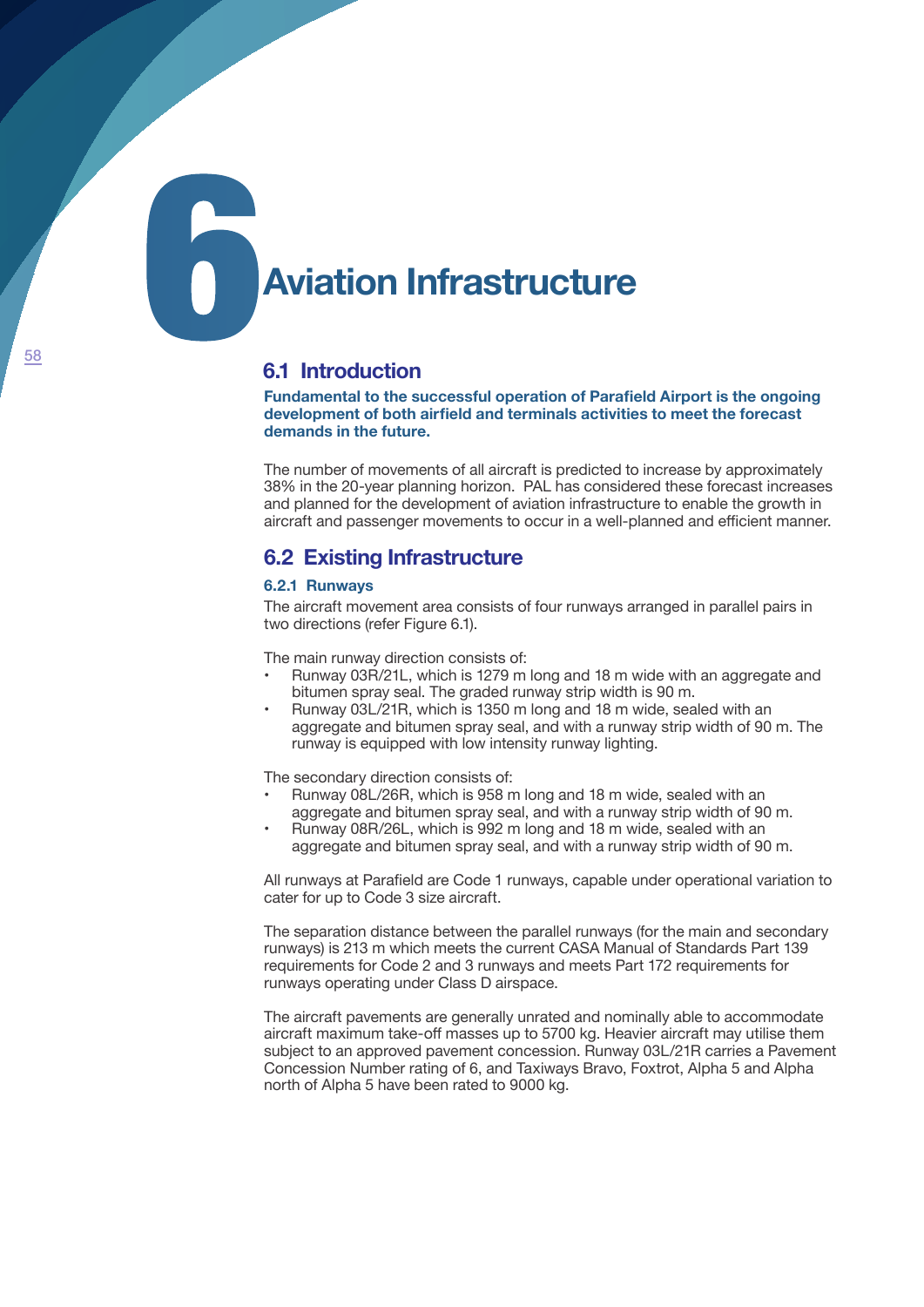

**Figure 6.1 Runways Development Plan**

Annual aircraft movement forecasts (Chapter 4) identify that the annual theoretical ultimate capacity of approximately 450,000 movements is unlikely to be realised within the planning horizon of this Master Plan. Therefore, the current runway and taxiway infrastructure system is more than adequate for the current aircraft traffic.

Future demand that could require Code 3C aircraft to be accommodated would require the existing main runway 03L/21R to be extended and widened within existing operational constraints to provide a possible

runway length of 1,650 m with displaced landing thresholds of 305 m at both ends. The proposed runway extensions are shown in blue in Figure 6.1.

The existing Runways 08L/26R and 08R/26L, configuration is to remain to accommodate suitable aircraft as per CASA Regulation 235A.

Design standards for the runways and associated taxiways are provided in Table 6.1.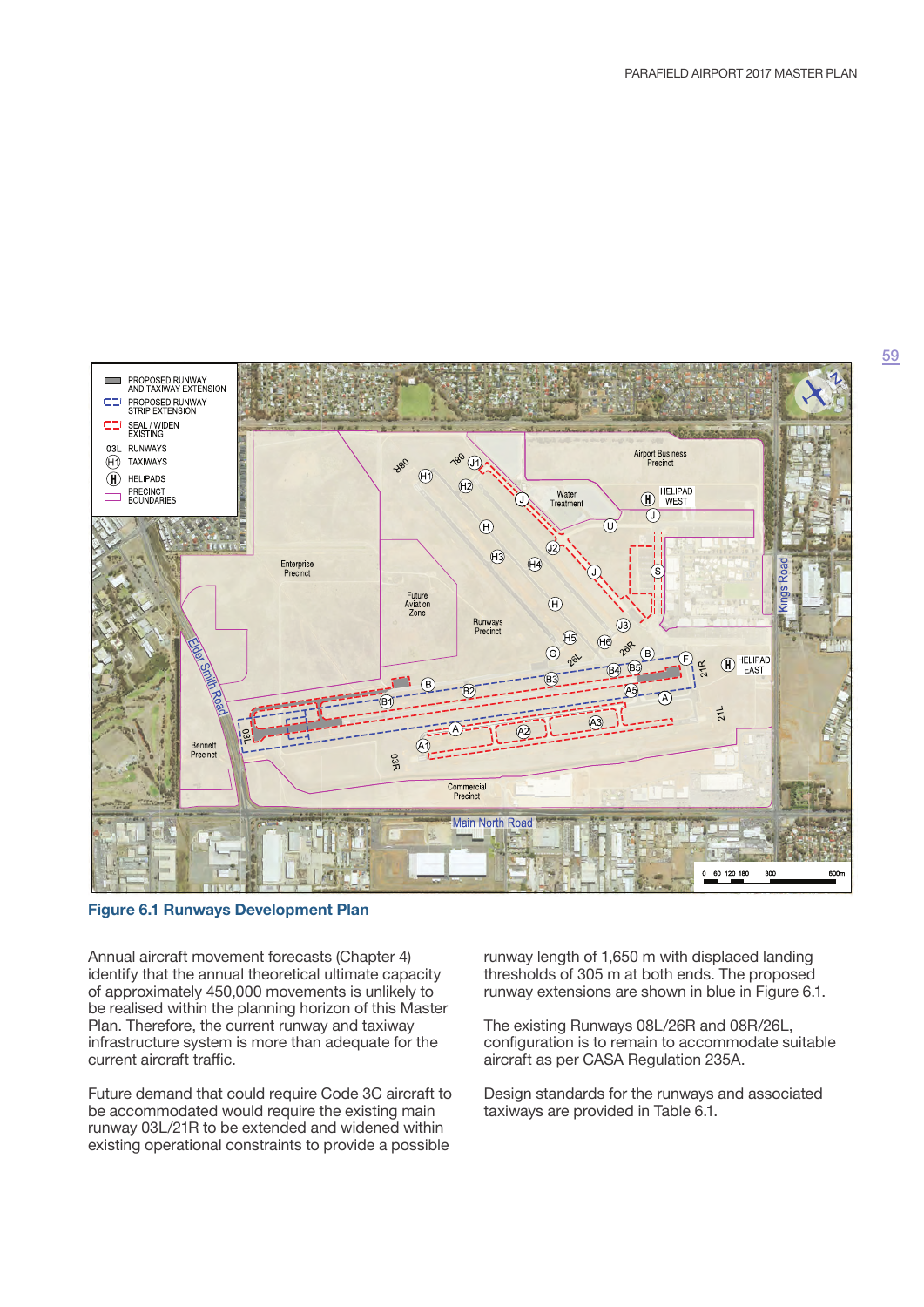# <sup>60</sup> **Table 6.1 Recommended Movement Area Design Standards**

| <b>Item</b>                           | Runway 03L/21R                      | Runway 03R/21L | Runway 08L/26R | Runway 08R/26L |
|---------------------------------------|-------------------------------------|----------------|----------------|----------------|
| Runway Width (m)                      | 30                                  | 18             | 18             | 18             |
| Taxiway Width (m)                     | 15                                  | 10.5           | 10.5           | 10.5           |
| Runway Strip Width (m)                | 150                                 | 90             | 80             | 80             |
| Runway Length                         | Max. Code 3C<br>$(1,650 \text{ m})$ | Existing       | Existing       | Existing       |
| Approach Gradient (inner section) (%) | $\overline{2}$                      | 3.33           | $\overline{4}$ | 4              |
| Take-off Gradient (%)                 | 2                                   | 2              | $\overline{4}$ | 4              |

### **6.2.2 Taxiways**

Taxiways are provided for the safe and expeditious movement of aircraft between aprons, run-up bays and runways.

The taxiways are identified by an alphabetical reference, for example Taxiway Alpha (A) with alphanumeric references for related sections/ taxiways.

The existing taxiway system provides sufficient runway and apron access for arriving and departing aircraft to handle the forecast volumes of air traffic.

Taxiway S is compliant for Code A aircraft only. Current Code B aircraft taxiing to and from the Western Apron must use Taxiways U and J and therefore it is proposed to widen Taxiway S to be Code B compliant.

Both parallel runway systems 03/21 and 08/26 configurations are provided with a network of parallel and short stub taxiways (Figure 6.1). The proposed extension and widening of Runway 03L/21R to cater for Code 3C aircraft operations may require the extension and widening of Taxiway B to provide a fulllength parallel taxiway and possible widening of some existing stub taxiways.

## **6.2.3 Aprons**

Apron parking areas are provided for the safe parking of aircraft, transfer of passengers and freight, and to enable the servicing and maintenance of aircraft. There are sealed and concrete aprons along the front of existing hangars providing apron parking for approximately 120 aircraft up to Code B size.

Designated grassed aircraft parking areas are also available and could be readily extended to provide parking for additional aircraft.

Hardstand parking is at approximately 80% utilisation and there are adequate unsealed aircraft parking areas available to cater for many more than the current approximation of 150 locally-based aircraft. Total current parking capacity is estimated at 120 spaces on hardstand, plus around 100 spaces on prepared grassed areas. More parking on unsealed areas could readily be provided if required.

Operators need to provide their own tie-downs on the unsealed areas. Two large parking bays for itinerant aircraft are provided on the sealed apron at the base of the control tower.

Based on the current number of approximately 150 locally based aircraft and little growth anticipated over the next 5 years, demand for additional parking is expected to be minimal. With a current surplus of parking spaces, and the capacity to provide more if required, capacity currently outstrips demand for the Master Plan horizon.

Any requirement for additional sealed apron parking will be most likely triggered by increases in aircraft traffic from the flying schools.

The Southern Apron will require a small expansion to the south to replace parking spaces lost through the widening of Taxiway S.

Other development of sealed constructed aprons will be required as and when hangar developments occur. This is particularly relevant to the Western Apron and the proposed development within the Airport Business Precinct.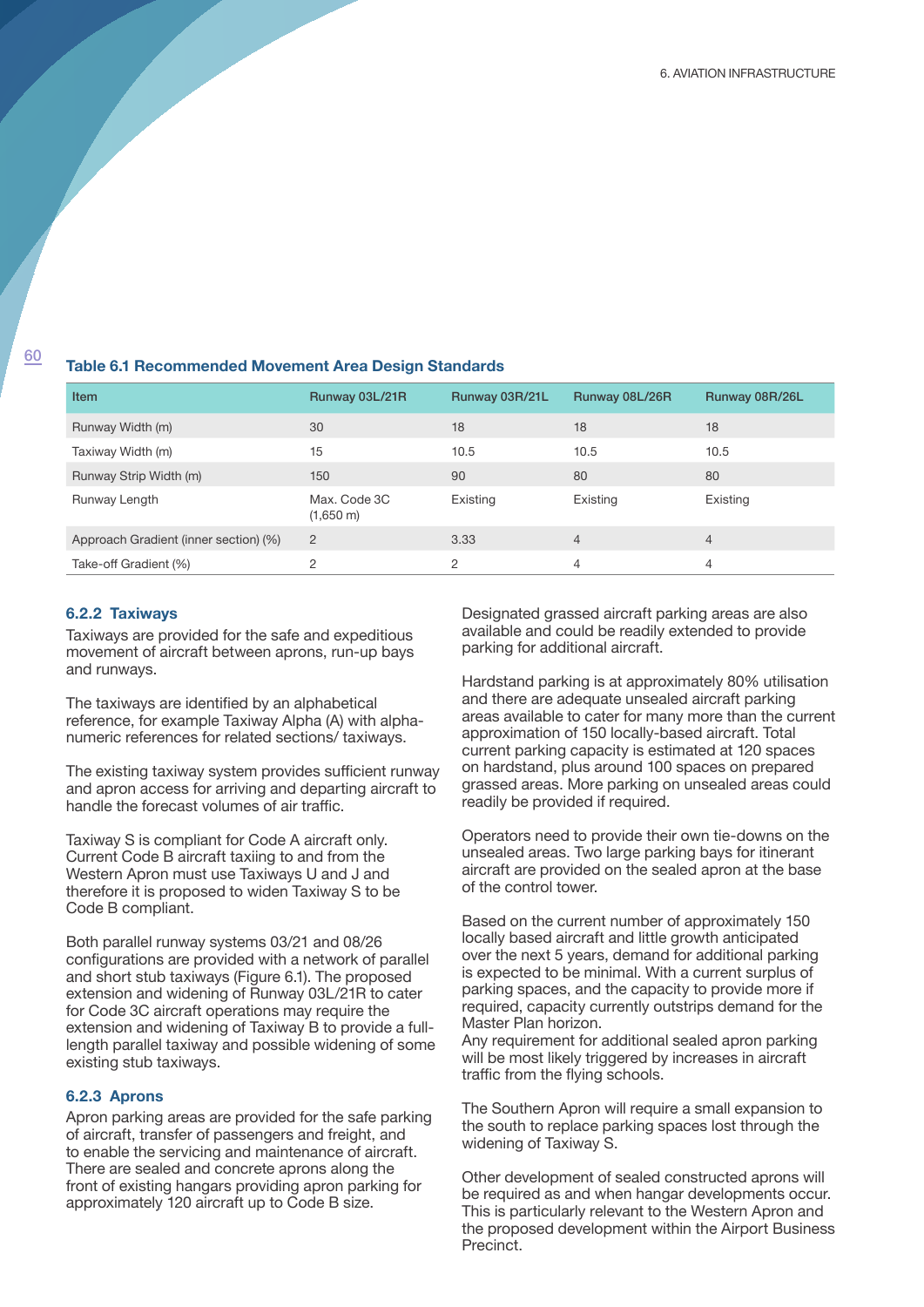Run-up bays are currently at capacity during peak demand. An expansion of run-up bay J is proposed, along with the construction of a new run-up bay at the end of Taxiway B. It is anticipated that the new run-up bay would be used primarily as a holding bay to allow aircraft to wait and pass, but would also be used for engine run-up testing when needed.

Although the operation of Code C aircraft is not foreseen in the short term, the allowance to expand the runway and taxiway network to accommodate such aircraft is based on the potential future operation of Q400 and ATR-72 aircraft, with the most likely use being for charter operations. It is also noted that any new or possible change to aircraft arrival or departure procedures will require the assessment and endorsement of Airservices Australia and CASA.

# **6.3 Airfield Development**

The proposed changes to the Runways Precinct are shown on Figure 6.1. These have been formulated after consultation with flying schools and Airservices Australia to provide capacity for future growth and also improved efficiency in use and ease of management by air traffic control. The proposed changes will be implemented on an as-needed basis defined by future growth and consultation with airport users.

The general strategy for this precinct is to safely and efficiently accommodate both existing and forecast aircraft traffic.

Two sets of parallel runways and associated taxiways will be maintained to facilitate safe and efficient fixed wing training operations. Allowance is made for future compliant operation of Code C aircraft utilizing Runway 03L/21R.

A new aviation site has been nominated, located centrally within the airport adjacent to the southern boundary of the Runways Precinct.

The following developments are proposed within the next five years:

• Upgrade of Taxiway S from Code A to Code B compliance. This involves expanding the Southern Apron to the south to replace the parking bays, which would be removed as a result of the widening upgrade. This would eliminate the need

for Code B aircraft to use unsealed Taxiways U and J when taxiing to and from the Western Apron, improving safety and efficiency.

- Expansion and construction of run-up bays. Run-up bays are currently at capacity, resulting in aircraft having to queue on the apron during peak demand. Expansion of run-up bay J to the west is proposed (shown in Figure 6.1). It would also require a small expansion in depth to meet Code B compliance, and Taxiway J would need sealing up to the expansion. Construction of a new run up bay at the end of Taxiway B is also proposed. It would enable safe passing of aircraft and relieve congestion, increasing safety and efficiency.
- Resealing of Runway 03L/21R to a continuous 30 m surface for Code B aircraft operations. Recent regulatory changes reduced the compliant runway width for 03R/21L to 18 m from the previous 30 m in accordance with CAR 235A.
- Sealing of Taxiway A in order to improve safety and efficiency.
- Construction of a new aviation site towards the southern boundary of the airport and within the Runways Precinct. The proposed location will support potential operations from commercial developments in the Enterprise Precinct and facilitate helicopter operations further away from residential areas to reduce noise impacts. It will ultimately reduce the interaction of fixed wing and rotary aircraft creating a safer operating environment. Lighting for the new helicopter landing site is proposed to permit safe night time operation.

The new proposed aviation site is located in the Runways Precinct to the north east of the boundary of the Enterprise Precinct. The purpose of the new site is to provide a dedicated base for helicopter service, maintenance and training. The relocation of helicopter facilities from the north of the airport to this new location will overcome existing operational difficulties in crossing runways to reach this existing training area, and then back across runways to their base. Relocation will also provide better separation of fixed and rotary wing aircraft for air traffic control purposes. Development of this facility will require the provision of infrastructure and road access which will occur as part of the development of the Enterprise Precinct.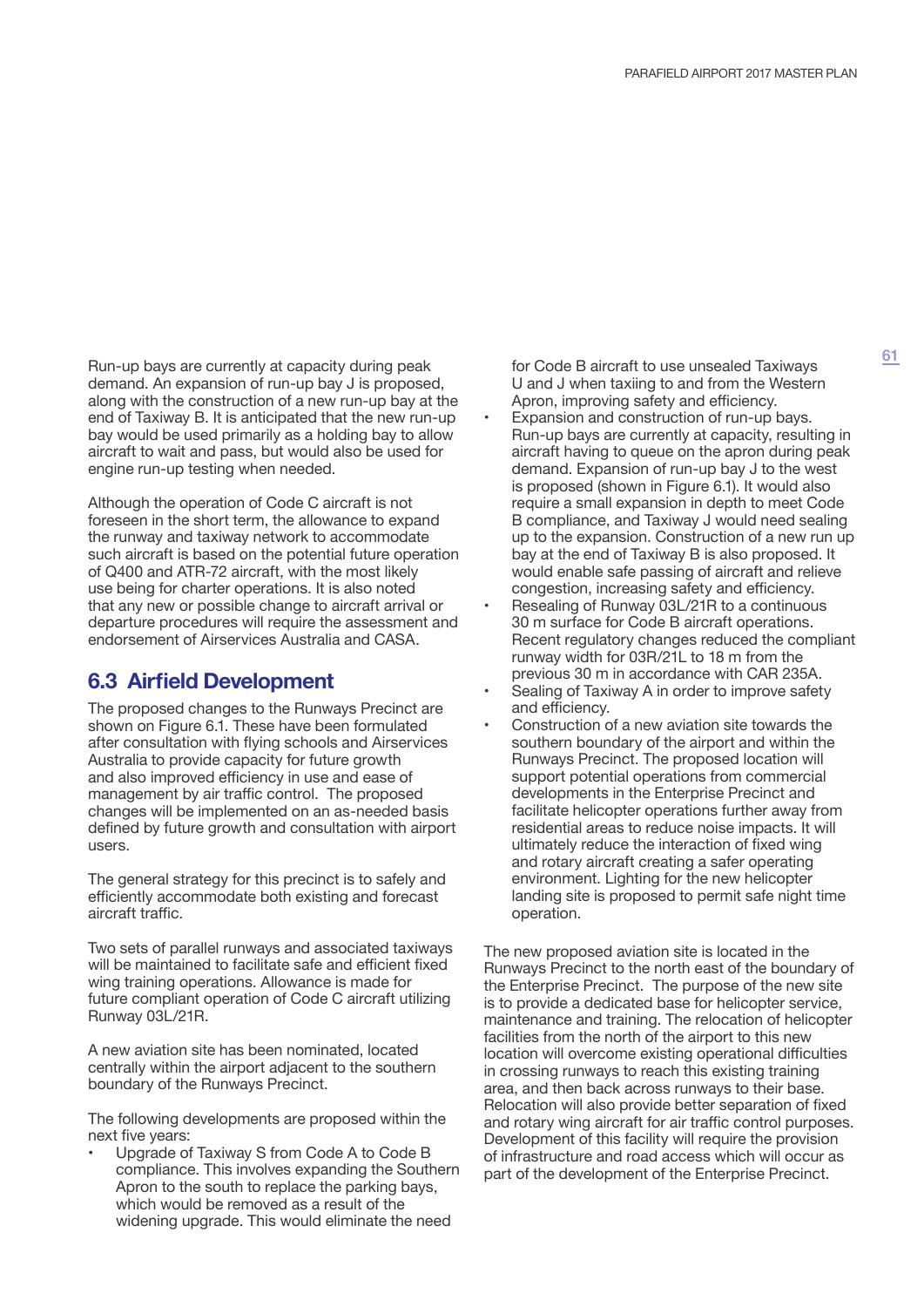$\frac{62}{2}$  The following developments are proposed beyond the next five years:

• Upgrade of Runway 03L/21R for Code C operations. Extension of both ends of the runway will allow up to 1,650 m of take-off distance and 1,650 m of landing distance utilising displaced thresholds at both ends, with an overall length of 1,955 m. Turning nodes constructed to facilitate use of the full runway length if stub taxiways are incrementally constructed to future runway ends. Required landing and take-off gradients shall be protected against intrusive development. Compliant movement to and from the runway would initially be accommodated by widening

Taxiway B from Taxiway B5 through to the Eastern Apron. The remainder of Taxiway B will also be widened if Code C traffic justifies the requirement.

- Extension of Taxiway B to the end of Runway 03L/21R in order to improve safety and efficiency. Aircraft requiring the full length of the runway on either departure or arrival currently have to backtrack along the runway to get on or off, delaying other operations.
- Sealing of Taxiway J in order to improve safety and efficiency. Although Taxiway J is currently not used frequently, it is anticipated its use would increase significantly if sealed.